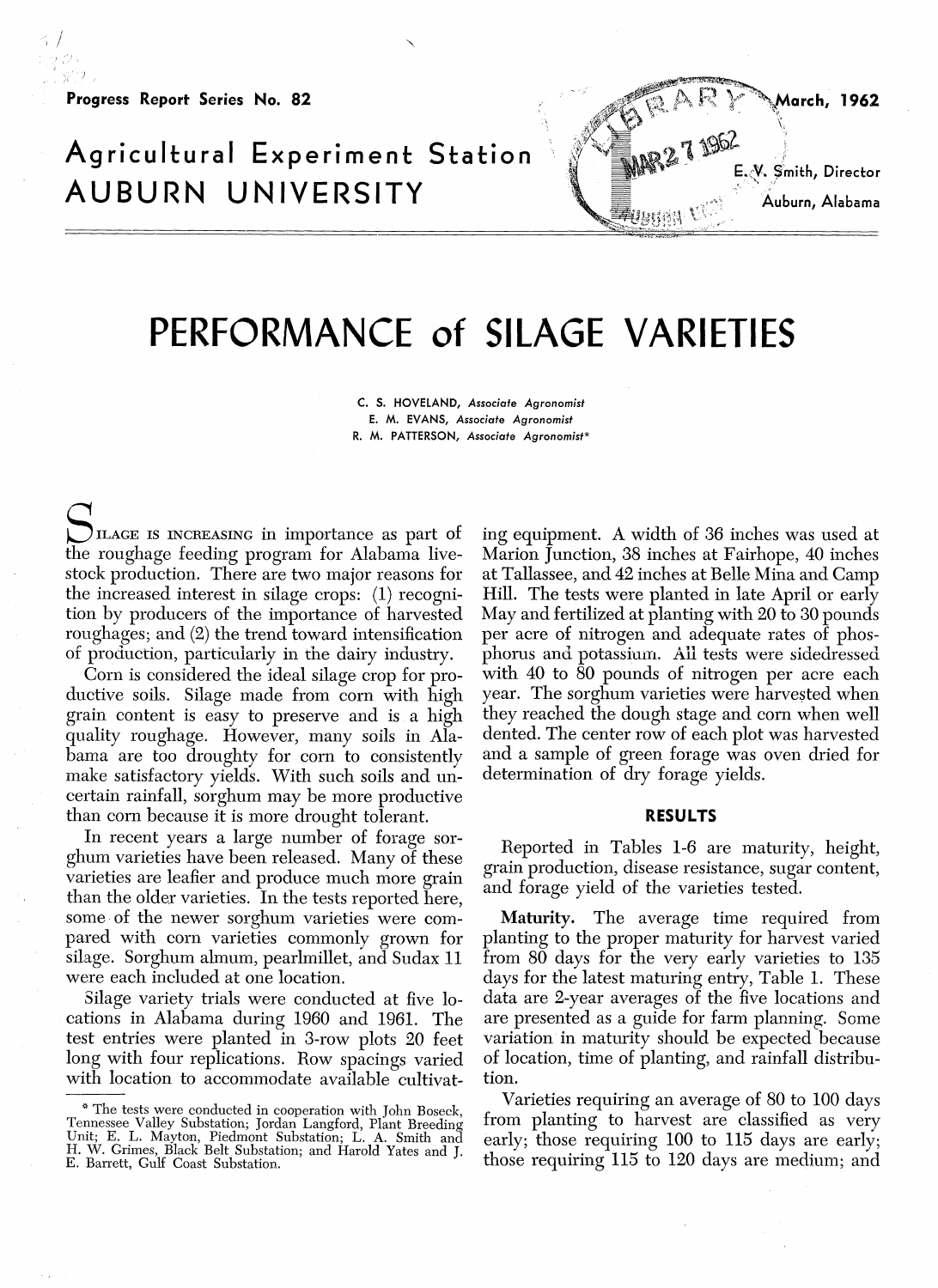| Entry                                                                                                       | $Time\ to$<br>Height<br>silage<br>maturity           |                                       | Propor-<br>tion of<br>head or<br>$\,\mathrm{ear}$ in $\,\mathrm{dry}$<br>matter | Sugar<br>content<br>(brix)<br>of juice |
|-------------------------------------------------------------------------------------------------------------|------------------------------------------------------|---------------------------------------|---------------------------------------------------------------------------------|----------------------------------------|
|                                                                                                             | Days                                                 | Feet                                  | Pct.                                                                            | Pct.                                   |
| VERY EARLY<br>DeKalb Sudax-11<br>Sorghum almum<br>Gahi-1 millet                                             | 80<br>80<br>90<br>90                                 | 8<br>9<br>9<br>6                      | 16<br>----<br>6<br>6                                                            | 12<br>10                               |
| <b>EARLY</b><br>Corn<br>Pioneer 309A<br>Dixie 18.<br>Divie 29                                               | 100<br>105<br>105<br>105                             | 8<br>9<br>9<br>8                      | 65<br>44<br>61                                                                  |                                        |
| Sorghum<br>DeKalb FS-1A<br>Combine Sagrain<br>NK-320<br>Frontier S-212<br>DeKalb FS-22                      | 100<br>100<br>105<br>105<br>105<br>110<br>110<br>110 | 6<br>5<br>6<br>9<br>7<br>10<br>8<br>7 | 36<br>----<br>49<br>38<br><br>9<br>24<br>23                                     | 10<br>$\frac{7}{7}$<br>14<br>14<br>12  |
| MEDIUM<br>Sorghum<br>NK-330.<br>----------------------------<br>Lindsey 115F<br>Asgrow Beefbuilder<br>Tracy | 115<br>115<br>115<br>120<br>120<br>120               | 9<br>10<br>5<br>12<br>12<br>9         | 26<br>29<br>36<br>21<br>23<br>7                                                 | 11<br>11<br>13<br>14<br>14<br>16       |
| LATE<br>Sorghum                                                                                             | 125<br>125<br>135                                    | 8<br>9<br>14                          | 24<br>10<br>4                                                                   | 11<br>20<br>18                         |

TABLE 1. SOME CHARACTERISTICS AT FIRST HARVEST OF SILAGE VARIETIES TESTED IN ALABAMA, 1960-61

those requiring 125 or more days are classified as late maturing varieties. The early maturing sorghum varieties produced a second cutting in southern Alabama and at lower elevations in central Alabama. Regrowth from the stubble required less time for maturity than did the first crop.

**Height.** Height of the varieties varied from 5 to 14 feet, Table 1. The taller varieties generally produced the most forage, but were more susceptible to lodging, particularly when they produced heavy heads. Lodging was not a serious problem in these tests, except for 1 year at Camp Hill, Fairhope, and Tallassee.

Grain Production. The proportion of forage yield that was head or ear varied from 4 per cent for Sart sorghum to 65 per cent for Pioneer 309A corn, Table 1. Four of the forage sorghums, De-Kalb FS-1A, NK-300, NK-320, and NK-330, were more than 30 per cent head at harvest.

Grain yield of all the sorghums may be reduced by the midge insect. There was a great difference

| TABLE 2. YIELDS OF SILAGE VARIETIES AT TENNESSEE VALLEY |  |  |
|---------------------------------------------------------|--|--|
| SUBSTATION, BELLE MINA, 1960-61                         |  |  |

|                                              | Oven dry forage yields per acre |               |       |           |                   |  |  |  |
|----------------------------------------------|---------------------------------|---------------|-------|-----------|-------------------|--|--|--|
| Entry                                        |                                 | 1960 harvests | 1961  | $2$ -year |                   |  |  |  |
|                                              | First                           | Second        | Total | total     | av. total         |  |  |  |
|                                              | Tons                            | Tons          | Tons  | Tons      | Tons              |  |  |  |
| 10.70<br>$\operatorname{Sart}$ .             |                                 |               | 10.70 | ----      |                   |  |  |  |
| Asgrow Beefbuilder 10.47                     |                                 |               | 10.47 | 6.12      | 8.30              |  |  |  |
|                                              | 9.04                            |               | 9.04  | 5.01      | 7.02              |  |  |  |
| Tavlor-Evans                                 |                                 |               |       |           |                   |  |  |  |
| Yieldmaker                                   | 7.92                            |               | 7.92  | 5.54      | 6.73              |  |  |  |
| Silo King                                    | 6.55                            |               | 6.55  | 6.02      | 6.28              |  |  |  |
|                                              |                                 |               |       | 5.94      | <b>March 1979</b> |  |  |  |
| NK-300 <sub>--------------------------</sub> | 6.21                            |               | 6.21  | 5.45      | 5.83              |  |  |  |
| NK-320                                       |                                 |               |       | 5.70      |                   |  |  |  |
| Lindsey 101F                                 | $\sim$ $\sim$ $\sim$ $\sim$     | ----          | 1.1   | 5.34      |                   |  |  |  |
| NK-330<br>____________________________       |                                 |               | $---$ | 4.96      |                   |  |  |  |
| DeKalb FS-1A                                 | 5.17                            |               | 5.17  | 3.27      | 4.22              |  |  |  |
| Sorghum almum                                | 4.95                            | 2.05          | 7.00  |           |                   |  |  |  |
| DeKalb Sudax-11_______                       | 5.17                            | $1.65\,$      | 6.72  | 6.12      | 6.42              |  |  |  |
|                                              | 6.78                            |               | 6.78  | 5.500     |                   |  |  |  |
| Dixie 29 corn                                | 6.78                            |               | 6.78  | ----      |                   |  |  |  |
|                                              |                                 |               |       | 5.04      |                   |  |  |  |
| $L.S.D.$ (5 per cent)                        | $\sim$ $\sim$                   |               | 1.12  | 0.80      | 1.08              |  |  |  |

among varieties in the amount of damage observed. DeKalb FS-1A was often severely damaged by midge, whereas NK-300 generally had high grain production. Bird damage may also severely reduce grain yields.

Disease Resistance. The newer sorghum varieties described in this report were developed in the semi-arid region of the western United States and may not have sufficient disease resistance in humid areas. Several of these varieties grown in fields where rotation was not practiced were badly damaged by red rot (Colletotrichum graminicolum (Ces.) A. W. Wils). Red rot is a disease of the interior of stalks and may cause lodging. The Sart

TABLE 3. YIELDS OF SILAGE VARIETIES AT PIEDMONT SUBSTATION, CAMP HILL, 1960-61

|                          | Oven dry forage yields per acre |               |      |       |                       |                        |  |  |
|--------------------------|---------------------------------|---------------|------|-------|-----------------------|------------------------|--|--|
| Entry                    |                                 | 1960 harvests |      |       | 1961                  |                        |  |  |
|                          | Second Total<br>First           |               |      | Total | $_{\rm Lodg-}$<br>ing | $2$ -year<br>av. total |  |  |
|                          | Tons                            | Tons          | Tons | Tons  | Pct.                  | $T$ ons                |  |  |
| Asgrow                   |                                 |               |      |       |                       |                        |  |  |
| Beefbuilder              |                                 |               |      | 6.26  | 50                    |                        |  |  |
|                          | 6.79                            |               | 6.79 | 4.91  | 0                     | 5.85                   |  |  |
|                          |                                 |               |      | 4.86  | 90                    |                        |  |  |
| DeKalb FS-22             | 4.87                            |               | 4.87 | 4.19  | 0                     | 4.53                   |  |  |
| $NK-320$                 | 4.23                            |               | 4.23 | 4.58  | 95                    | 4.40                   |  |  |
| Taylor-Evans             |                                 |               |      |       |                       |                        |  |  |
| Yieldmaker               |                                 |               |      | 4.56  | 90                    |                        |  |  |
| NK-300                   | 3.35                            |               | 3.35 | 4.68  | 0                     | 4.01                   |  |  |
| DeKalb FS-1A.            | 3.95                            | ----          | 3.95 | 3.86  | 0                     | 3.90                   |  |  |
| Gahi-1 millet 4.22       |                                 | 0.34          | 4.56 |       |                       |                        |  |  |
| Starr millet             | 2.72                            | 0.54          | 3.26 |       |                       |                        |  |  |
| $Divie 18$ corn $\ldots$ | 4.66                            |               | 4.66 | 5.10  | o                     | 4.88                   |  |  |
|                          |                                 |               |      |       |                       |                        |  |  |
| L.S.D.<br>$(5$ per cent) |                                 | ----          | 1.41 | N.S.  |                       | N.S.                   |  |  |
|                          |                                 |               |      |       |                       |                        |  |  |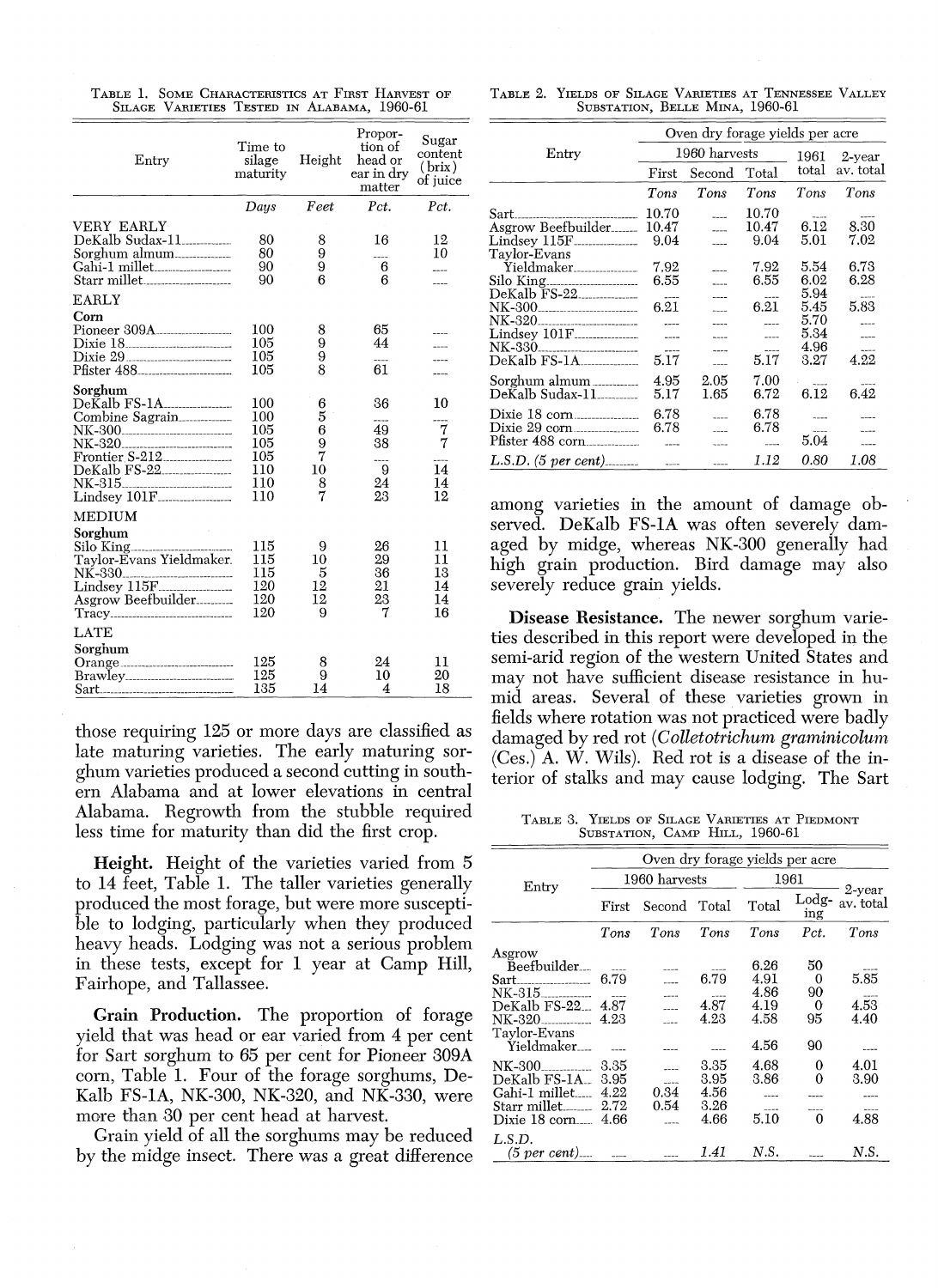variety is **highly** resistant to red rot and Tracy has some resistance.

Sugar **Content.** Sugar content of the juice of sorghums was determined in the field with a hand refractometer. The content of dissolved solids (an indirect measure of sugar) in the plant juice varied from **7** to 20 per cent, Table **1.**

Yield. Yields are reported as oven dry matter rather than green weight because stage of maturity, time of harvest, and weather conditions affect moisture content, Tables **2-6.** Dry matter con-

tent of the forages at harvest generally varied from 25 to **35** per cent.

Corn yields varied from 4.01 to **6.78** tons of dry forage per acre as compared with sorghum yields of **3.27** to **12.25** tons. Corn, pearlmillet, Sudax-li, and Sorghum almum yields usually were lower than those from the tall forage sorghums.

At Belle Mina, Table 2, and Camp Hill, Table **3,** only one cutting **of** sorghum can normally be expected. In central and southern Alabama, the early maturing varieties often make sufficient regrowth from the stubble to mature before frost.

TABLE 4. YIELDS OF SILAGE VARIETIES AT PLANT BREEDING UNIT, TALLASSEE, 1960-61

|                                                                                                                                                                               | Oven dry forage yields per acre                                                                                                              |                                                                                                                         |                                                                                                                                             |                                                                                                                                       |                                                                                      |                                                                                                                                                       |                                                                                                                    |  |
|-------------------------------------------------------------------------------------------------------------------------------------------------------------------------------|----------------------------------------------------------------------------------------------------------------------------------------------|-------------------------------------------------------------------------------------------------------------------------|---------------------------------------------------------------------------------------------------------------------------------------------|---------------------------------------------------------------------------------------------------------------------------------------|--------------------------------------------------------------------------------------|-------------------------------------------------------------------------------------------------------------------------------------------------------|--------------------------------------------------------------------------------------------------------------------|--|
| Entry                                                                                                                                                                         |                                                                                                                                              | 1960 harvests                                                                                                           |                                                                                                                                             |                                                                                                                                       | 1961 harvests                                                                        |                                                                                                                                                       |                                                                                                                    |  |
|                                                                                                                                                                               | First                                                                                                                                        | Second                                                                                                                  | Total                                                                                                                                       | First                                                                                                                                 | Second                                                                               | Total                                                                                                                                                 | 2-year av.<br>total                                                                                                |  |
|                                                                                                                                                                               | Tons                                                                                                                                         | Tons                                                                                                                    | Tons                                                                                                                                        | Tons                                                                                                                                  | Tons                                                                                 | Tons                                                                                                                                                  | Tons                                                                                                               |  |
| $Lindsey 115F$ <sub>--------------------------------</sub><br>DeKalb FS-22<br>Taylor-Evans Yieldmaker<br>Frontier S-212<br>Asgrow Beefbuilder<br>Lindsey 101F<br>DeKalb FS-1A | 5.91<br>4.79<br>5.22<br>$- - - -$<br>4.64<br>6.76<br>4.30<br>3.52<br>3.68<br>3.26<br>6.87<br>2.71<br>$\sim$<br>$- - - -$<br>4.78<br>$4.47^2$ | 4.86<br>3.88<br>3.65<br>$  -$<br>3.79<br>$2.07^{1}$<br>3.95<br>4.88<br>3.98<br>3.75<br>$- - -$<br>3.70<br>-----<br>---- | 10.77<br>8.67<br>8.87<br>$-$<br>8.43<br>8.83<br>8.25<br>8.40<br>7.66<br>7.01<br>6.87<br>6.41<br>----<br><b>Bally Friday</b><br>4.78<br>4.47 | 3.55<br>5.90<br>3.26<br>5.04<br>4.73<br>5.04<br>3.19<br>3.12<br>3.13<br>3.01<br>6.90<br>2.57<br>6.31<br>6.03<br>$-$<br>$4.96^{\circ}$ | 6.58<br>4.75<br>5.88<br>4.06<br>4.22<br>2.85<br>5.32<br>5.02<br>5.62<br>4.26<br>3.80 | 10.13<br>10.65<br>9.14<br>9.10<br>8.95<br>7.89<br>8.51<br>8.14<br>8.75<br>7.27<br>6.90<br>6.37<br>6.31<br>6.03<br>$\sim$ $\sim$ $\sim$ $\sim$<br>4.96 | 10.45<br>9.66<br>9.00<br>----<br>8.69<br>8.36<br>8.38<br>8.27<br>8.20<br>7.14<br>6.88<br>6.39<br>$- - - -$<br>4.71 |  |
| Pfister 488 corn                                                                                                                                                              | $-$                                                                                                                                          | $\overline{\phantom{a}}$<br>----                                                                                        |                                                                                                                                             | 5.44<br>5.13                                                                                                                          | ----<br>$20 - 10$                                                                    | 5.44<br>5.13                                                                                                                                          |                                                                                                                    |  |
| $L.S.D.$ (5 per cent)                                                                                                                                                         | 0.96                                                                                                                                         | 1.04                                                                                                                    | 1.58                                                                                                                                        | 0.80                                                                                                                                  | 0.91                                                                                 | 0.91                                                                                                                                                  | 1.51                                                                                                               |  |

**1 40 per cent** lodged.

**<sup>2</sup>10 per cent** lodged.

**'** 20 **per cent** lodged.

**TABLE 5. YIELDS OF SILAGE VARIETIES AT BLACK BELT SUBSTATION, MARION JUNCTION, 1960-61**

|                                                                                          | Oven dry forage yields per acre                                                                                                                      |                                                    |                                                                                                                                                                                                                                                                                                                                                                                                                                                                                                                                |                                                                      |                                                                 |                                                                      |                                                           |  |
|------------------------------------------------------------------------------------------|------------------------------------------------------------------------------------------------------------------------------------------------------|----------------------------------------------------|--------------------------------------------------------------------------------------------------------------------------------------------------------------------------------------------------------------------------------------------------------------------------------------------------------------------------------------------------------------------------------------------------------------------------------------------------------------------------------------------------------------------------------|----------------------------------------------------------------------|-----------------------------------------------------------------|----------------------------------------------------------------------|-----------------------------------------------------------|--|
| Entry                                                                                    |                                                                                                                                                      | 1960 harvests                                      |                                                                                                                                                                                                                                                                                                                                                                                                                                                                                                                                |                                                                      | 2-year av.                                                      |                                                                      |                                                           |  |
|                                                                                          | First<br>Second                                                                                                                                      |                                                    | Total                                                                                                                                                                                                                                                                                                                                                                                                                                                                                                                          | First                                                                | Second                                                          | Total                                                                | total                                                     |  |
|                                                                                          | Tons                                                                                                                                                 | Tons                                               | Tons                                                                                                                                                                                                                                                                                                                                                                                                                                                                                                                           | Tons                                                                 | Tons                                                            | Tons                                                                 | Tons                                                      |  |
| Sart <sub>-</sub><br>Asgrow Beefbuilder<br>$NK-315$<br>NK-320<br>Taylor-Evans Yieldmaker | 12.08<br>$\sim$<br>-----<br>6.38<br>5.38<br>5.61<br>5.98                                                                                             | $- - - -$<br>----<br>----<br>----<br>-----<br>---- | 12.08<br>$- - -$<br>$\frac{1}{2} \left( \frac{1}{2} \right) \left( \frac{1}{2} \right) \left( \frac{1}{2} \right) \left( \frac{1}{2} \right) \left( \frac{1}{2} \right) \left( \frac{1}{2} \right) \left( \frac{1}{2} \right) \left( \frac{1}{2} \right) \left( \frac{1}{2} \right) \left( \frac{1}{2} \right) \left( \frac{1}{2} \right) \left( \frac{1}{2} \right) \left( \frac{1}{2} \right) \left( \frac{1}{2} \right) \left( \frac{1}{2} \right) \left( \frac{1}{2} \right) \left( \frac$<br>6.38<br>5.38<br>5.61<br>5.98 | 8.38<br>5.18<br>8.46<br>4.78<br>7.40<br>4.68<br>3.83<br>7.15<br>6.63 | $\sim$ $\sim$ $\sim$ $\sim$<br>3.69<br>3.83<br>3.29<br>3.65<br> | 8.38<br>8.87<br>8.46<br>8.61<br>7.40<br>7.97<br>7.48<br>7.15<br>6.63 | 10.23<br>$- - - -$<br>$-$<br>6.89<br>6.68<br>6.54<br>6.56 |  |
| NK-300<br>DeKalb FS-22<br>DeKalb FS-1A                                                   | $\frac{1}{2} \left( \frac{1}{2} \right) \left( \frac{1}{2} \right) = \frac{1}{2} \left( \frac{1}{2} \right)$<br>5.10<br>6.05<br>5.79<br>5.00<br>3.86 | ----<br>----<br>----                               | 5.10<br>6.05<br>5.79<br>5.00<br>3.86                                                                                                                                                                                                                                                                                                                                                                                                                                                                                           | 3.67<br><b>Hart College</b><br>5.86<br><b>CONTRACTOR</b><br>3.10     | 3.33<br>2.90                                                    | 7.00<br>5.86<br>6.00                                                 | 6.05<br>5.83<br>4.93                                      |  |
| DeKalb Sudax-11                                                                          | 4.68<br>5.49                                                                                                                                         | 3.34<br>-----                                      | 8.02<br>5.49                                                                                                                                                                                                                                                                                                                                                                                                                                                                                                                   | 3.96<br>4.01                                                         | 3.41                                                            | 7.37<br>4.01                                                         | 7.70<br>4.75                                              |  |
| $L.S.D.$ (5 per cent)                                                                    |                                                                                                                                                      | ----                                               | 1.23                                                                                                                                                                                                                                                                                                                                                                                                                                                                                                                           | 1.36                                                                 |                                                                 | 1.02                                                                 | 1.44                                                      |  |